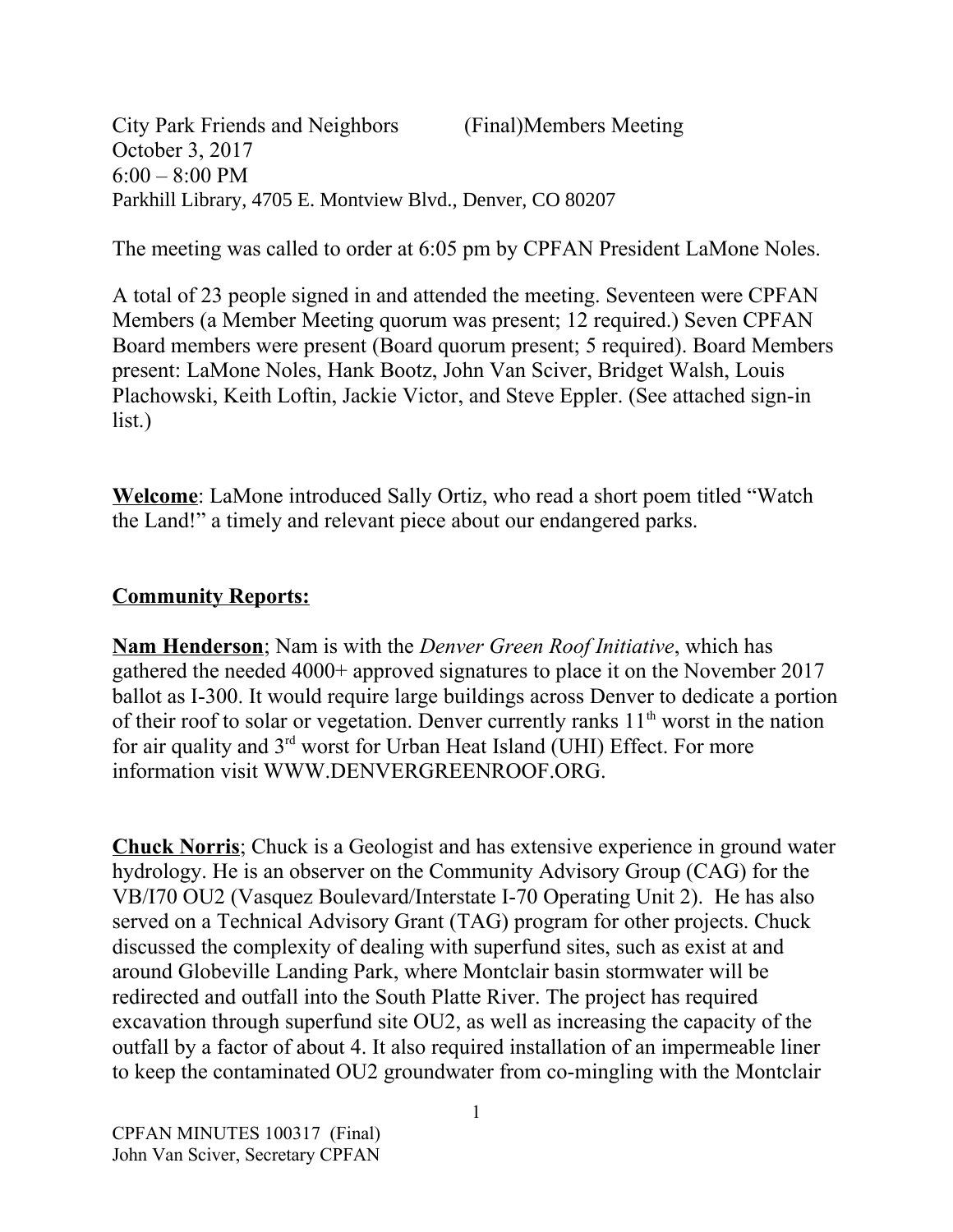stormwater, and entering the South Platte. Questions about the liner's expected lifetime, and lack of a monitoring system to warn of a failure, have not been fully addressed. Likewise, we need a risk assessment of what could happen, and what the costs might be, if the Globeville Landing outfall were to fail (washout) during a major storm event? Next CAG meeting scheduled for Oct 10, 2017 4809 Race St. 5:30pm.

**Maggie Price:** Maggie is a co-founder of CPFAN, as well as Board Member for Congress Park Neighbors, Inc. She is also the Co-Chair of the I.N.C. (Inter-Neighborhood Cooperation) Parks Committee. As such she has been involved with City Loop, Hensel Park, Park Hill Golf Course, and other Denver "park issues". She explained the rather tangled web of what is happening with the Park Hill Golf Course. In summary, although CPFAN and others lobby for it to remain as a golf course or another park, it appears about 1/3 will go to CDOT for a stormwater detention facility/open space, with the rest being fought over for development of some sort. Maggie said INC Parks often takes positions via formal resolution, and then invited others to attend their third Tuesday meetings. Learn more at denverinc.org.

## **Motion by the CPFAN President;**

**LaMone Noles** reported that CPFAN has been accepted as a voting member of the EPA Community Advisory Group (CAG) (Vasquez Blvd/I70). She will accept that position at the next CAG meeting Oct 10, 2017, at the Colorado Miners Club 4809 Race St. 5:30pm. She then read a description of a CAG titled *"(Superfund) Community Advisory Group – CAG*" which provides a General description of a CAG, specifics what a CAG does, and how it conducts meetings. A copy of that document is attached to these minutes.

LaMone said she requests that CPFAN have a "Standing Committee" dedicated to the VB/I70 CAG. That motion was made from the floor by CPFAN member Louis Plachowski, seconded by CPFAN member Keith Loftin, **"to establish a CPFAN standing committee, titled 'CPFAN Citizen's Advisory Work Group'."**

## MOTION PASSED UNAMOUSLY Oct 3, 2017 by voice vote. QUORM OF 17 MEMBERS PRESENT. The full Motion is attached.

## **The meeting was adjourned at 7:55pm**